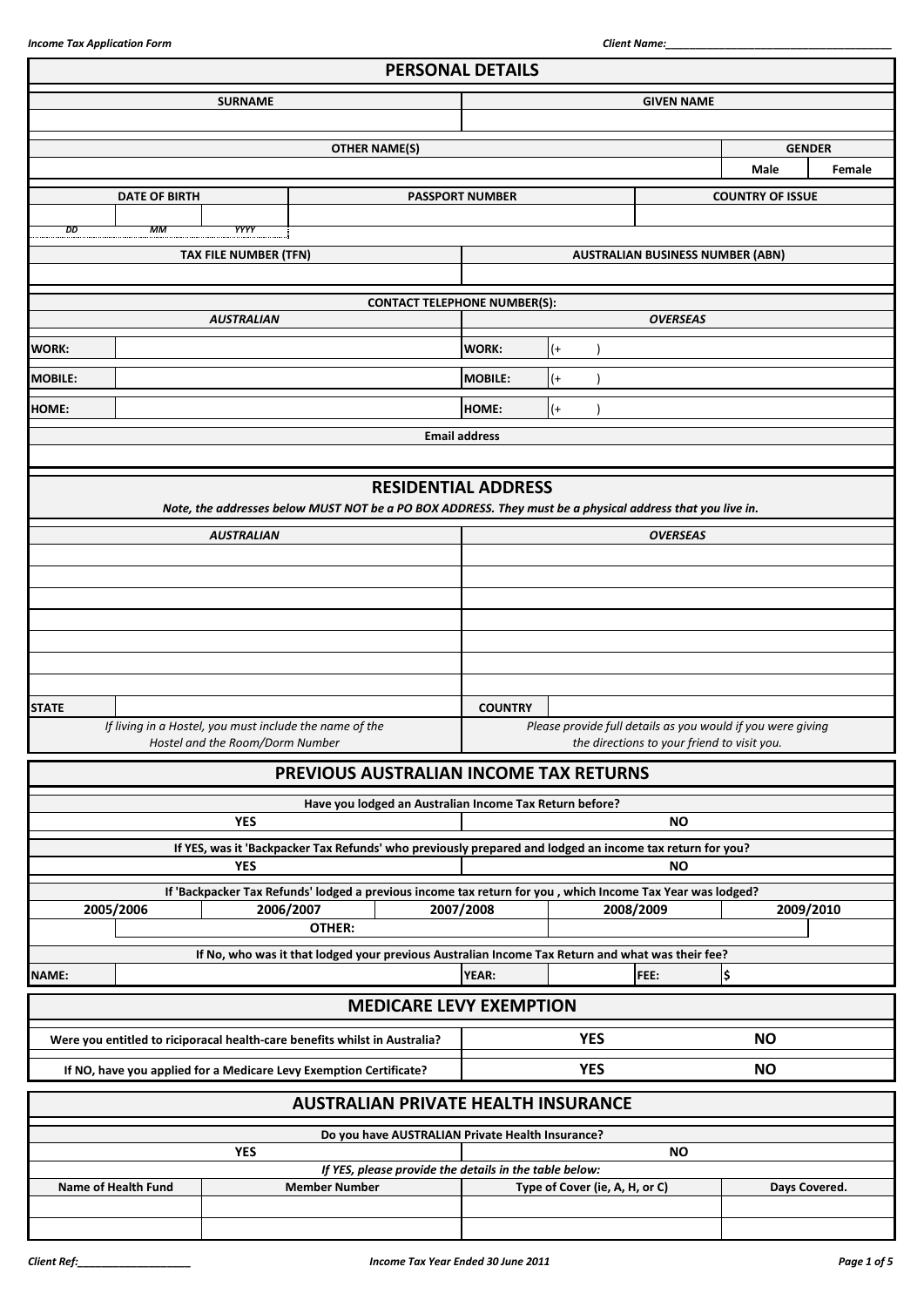|                    |                                                       | <b>TRAVEL DETAILS</b>                 |                                                       |                     |  |  |
|--------------------|-------------------------------------------------------|---------------------------------------|-------------------------------------------------------|---------------------|--|--|
| <b>VISA Number</b> |                                                       |                                       | VISA Expiry Date (dd/mm/yyyy):                        |                     |  |  |
|                    | Date of First Arrival to Australia (dd/mm/yyyy)       |                                       | <b>Place of Arrival</b>                               |                     |  |  |
|                    | Date of Departure from Australia (dd/mm/yyyy)         |                                       | <b>Place of Departure</b>                             |                     |  |  |
|                    | <b>VISA Subclass</b>                                  |                                       |                                                       |                     |  |  |
|                    |                                                       | <b>BANK DETAILS</b>                   |                                                       |                     |  |  |
|                    | Please Transfer my Income Tax Refund to my            |                                       |                                                       | <b>Bank Account</b> |  |  |
|                    | <b>AUSTRALIAN</b>                                     |                                       | OVERSEAS**                                            |                     |  |  |
|                    | <b>BANK NAME</b>                                      |                                       | <b>BANK NAME</b>                                      |                     |  |  |
|                    |                                                       |                                       |                                                       |                     |  |  |
|                    | <b>ACCOUNT HOLDERS NAME</b>                           |                                       | <b>ACCOUNT HOLDERS NAME</b>                           |                     |  |  |
|                    |                                                       |                                       |                                                       |                     |  |  |
|                    | <b>BSB</b>                                            |                                       | <b>BSB / SORT CODE</b>                                |                     |  |  |
|                    |                                                       |                                       |                                                       |                     |  |  |
|                    | <b>ACCOUNT NUMBER</b>                                 |                                       | <b>ACCOUNT NUMBER</b>                                 |                     |  |  |
|                    |                                                       |                                       |                                                       |                     |  |  |
|                    |                                                       | <b>ADDRESS &amp; SUBURB OF BRANCH</b> |                                                       |                     |  |  |
|                    | **Overseas bank accounts attract an AUD\$35           |                                       |                                                       |                     |  |  |
|                    | telegraphic transfer fee for each transfer.           |                                       |                                                       |                     |  |  |
|                    | Please ensure that you complete ALL BANK DETAILS      |                                       | <b>IBAN</b>                                           |                     |  |  |
|                    | required. Failure to do so may result in a delayed or |                                       |                                                       |                     |  |  |
|                    | unsuccessful bank transfer.                           | <b>SWIFT CODE</b>                     |                                                       |                     |  |  |
|                    |                                                       |                                       |                                                       |                     |  |  |
|                    | If the funds are returned, any fees for re-attempting |                                       | <b>BIC CODE</b>                                       |                     |  |  |
|                    | the transfer (in the case of Overseas bank accounts)  |                                       |                                                       |                     |  |  |
|                    | will be charged.                                      |                                       | <b>TRANSIT NUMBER (North American Banks Only)</b>     |                     |  |  |
|                    |                                                       |                                       |                                                       |                     |  |  |
|                    | Be sure that you have specified whether you would     |                                       | ROUTING NUMBER (North American Banks Only)            |                     |  |  |
|                    | like your Income Tax Refund to be transferred to your |                                       |                                                       |                     |  |  |
|                    | <b>AUSTRALIAN or OVERSEAS bank account.</b>           |                                       | <b>INSTITUTION NUMBER (North American Banks Only)</b> |                     |  |  |
|                    |                                                       |                                       |                                                       |                     |  |  |

|       |                                                                                        |                        | <b>BANK INTEREST</b>                                                                                                        |                        |  |  |  |  |
|-------|----------------------------------------------------------------------------------------|------------------------|-----------------------------------------------------------------------------------------------------------------------------|------------------------|--|--|--|--|
| STOP: | This is important. Bank Interest is Assessable Income in Australia and MUST BE         |                        |                                                                                                                             |                        |  |  |  |  |
|       |                                                                                        |                        | <b>INCLUDED in your Income Tax Return.</b>                                                                                  |                        |  |  |  |  |
|       |                                                                                        |                        | This information is passed onto the Australian Tax Office from your Bank and not including it in your Income                |                        |  |  |  |  |
|       |                                                                                        |                        | Tax Return could cause a delay, or an audit of your Income Tax Return and may lead to a change in your .                    |                        |  |  |  |  |
|       |                                                                                        |                        | Income Tax Refund Amount. This includes any bank accounts that have been closed.                                            |                        |  |  |  |  |
|       |                                                                                        |                        | Do you (or did you) have any money saved in an Australian Bank Account?                                                     |                        |  |  |  |  |
|       | <b>YES</b>                                                                             |                        | <b>NO</b>                                                                                                                   |                        |  |  |  |  |
|       |                                                                                        |                        | If you are not sure whether or not you have earned any bank interest, you must contact your bank to verify this.            |                        |  |  |  |  |
|       |                                                                                        |                        | Most banks can also provide this information in your Internet Banking or on the last Bank Statement for the Income Tax Year |                        |  |  |  |  |
|       | <b>BANK NAME</b>                                                                       | <b>ACCOUNT NUMBER</b>  | <b>BANK NAME</b>                                                                                                            | <b>ACCOUNT NUMBER</b>  |  |  |  |  |
|       |                                                                                        |                        |                                                                                                                             |                        |  |  |  |  |
|       | <b>GROSS INTEREST</b>                                                                  | <b>TFN WITHHOLDING</b> | <b>GROSS INTEREST</b>                                                                                                       | <b>TFN WITHHOLDING</b> |  |  |  |  |
|       |                                                                                        |                        |                                                                                                                             |                        |  |  |  |  |
|       | <b>ACCOUNT NUMBER</b><br><b>ACCOUNT NUMBER</b><br><b>BANK NAME</b><br><b>BANK NAME</b> |                        |                                                                                                                             |                        |  |  |  |  |
|       |                                                                                        |                        |                                                                                                                             |                        |  |  |  |  |
|       | <b>GROSS INTEREST</b>                                                                  | <b>TFN WITHHOLDING</b> | <b>GROSS INTEREST</b>                                                                                                       | <b>TFN WITHHOLDING</b> |  |  |  |  |
|       |                                                                                        |                        |                                                                                                                             |                        |  |  |  |  |

| <b>OTHER INFORMATION</b> |                                          |  |  |  |  |
|--------------------------|------------------------------------------|--|--|--|--|
|                          |                                          |  |  |  |  |
|                          | Do you own a Motor Vehicle in Australia? |  |  |  |  |
| <b>YES</b>               | <b>NO</b>                                |  |  |  |  |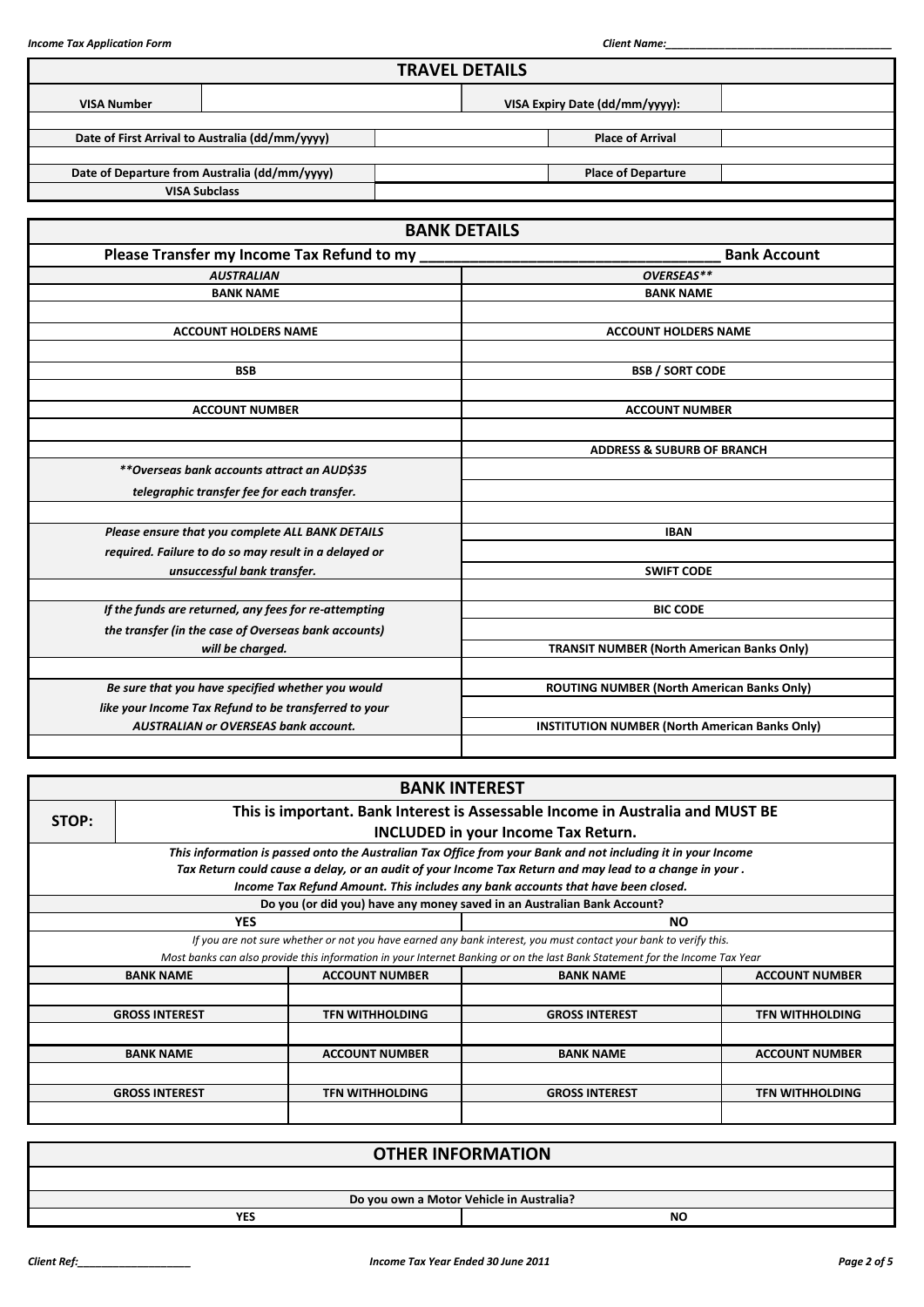### **Income Tax Application Format: EMPLOYMENT DETAILS**

**Total Number of Employers/ Employment Agencies**

|                       |                                                                                                                         |                                  |                              |                                         |                                                          | Name of the Employment Agency          |  |
|-----------------------|-------------------------------------------------------------------------------------------------------------------------|----------------------------------|------------------------------|-----------------------------------------|----------------------------------------------------------|----------------------------------------|--|
|                       | <b>Employer Name (ie, Company/Business Name)</b>                                                                        |                                  |                              |                                         | (if you were employed/paid through an Employment Agency) |                                        |  |
|                       |                                                                                                                         |                                  |                              |                                         |                                                          |                                        |  |
|                       |                                                                                                                         |                                  |                              |                                         |                                                          |                                        |  |
|                       |                                                                                                                         |                                  | Job Title / Job Description. |                                         |                                                          |                                        |  |
|                       |                                                                                                                         |                                  |                              |                                         |                                                          |                                        |  |
|                       |                                                                                                                         |                                  |                              | <b>Address of Employer (or Agency):</b> |                                                          |                                        |  |
| <b>Street No.</b>     |                                                                                                                         | <b>Street Name</b>               |                              |                                         |                                                          |                                        |  |
| <b>Suburb</b>         |                                                                                                                         |                                  |                              |                                         |                                                          |                                        |  |
| <b>State</b>          |                                                                                                                         | Postcode                         |                              | Phone #:                                |                                                          |                                        |  |
| Email:                |                                                                                                                         |                                  |                              | <b>Contact Person:</b>                  |                                                          |                                        |  |
| Date of Commencement: |                                                                                                                         |                                  |                              | <b>Date of Termination:</b>             |                                                          |                                        |  |
|                       |                                                                                                                         | Do you have your FINAL PAY SLIP? |                              |                                         |                                                          | Do you have your PAYG Payment Summary? |  |
| <b>YES</b><br>ΝO      |                                                                                                                         |                                  |                              | <b>YES</b>                              | <b>NO</b>                                                |                                        |  |
|                       |                                                                                                                         |                                  |                              |                                         |                                                          |                                        |  |
|                       | $F_{\text{model}}$ . The Mean of $F_{\text{model}}$ is the second contract of $F_{\text{model}}$ and $F_{\text{model}}$ |                                  |                              |                                         |                                                          | Name of the Employment Agency          |  |

|                                  | <b>Employer Name (ie, Company/Business Name)</b> |          |                      | (if you were employed/paid through an Employment Agency) |            |           |
|----------------------------------|--------------------------------------------------|----------|----------------------|----------------------------------------------------------|------------|-----------|
|                                  |                                                  |          |                      |                                                          |            |           |
|                                  |                                                  |          |                      | Job Title / Job Description.                             |            |           |
|                                  |                                                  |          |                      |                                                          |            |           |
|                                  |                                                  |          |                      | <b>Address of Employer (or Agency):</b>                  |            |           |
| <b>Street No.</b>                | <b>Street Name</b>                               |          |                      |                                                          |            |           |
| <b>Suburb</b>                    |                                                  |          |                      |                                                          |            |           |
| <b>State</b>                     |                                                  | Postcode |                      | Phone #:                                                 |            |           |
| Email:                           |                                                  |          |                      | Contact Person                                           |            |           |
| Date of Commencement:            |                                                  |          | Date of Termination: |                                                          |            |           |
| Do you have your FINAL PAY SLIP? |                                                  |          |                      | Do you have your PAYG Payment Summary?                   |            |           |
|                                  | <b>YES</b><br><b>NO</b>                          |          |                      |                                                          | <b>YES</b> | <b>NO</b> |

|                                  | <b>Employer Name (ie, Company/Business Name)</b> |                    |                             | Name of the Employment Agency                            |                                        |  |
|----------------------------------|--------------------------------------------------|--------------------|-----------------------------|----------------------------------------------------------|----------------------------------------|--|
|                                  |                                                  |                    |                             | (if you were employed/paid through an Employment Agency) |                                        |  |
|                                  |                                                  |                    |                             |                                                          |                                        |  |
|                                  |                                                  |                    |                             | Job Title / Job Description.                             |                                        |  |
|                                  |                                                  |                    |                             |                                                          |                                        |  |
|                                  |                                                  |                    |                             | <b>Address of Employer (or Agency):</b>                  |                                        |  |
| <b>Street No.</b>                |                                                  | <b>Street Name</b> |                             |                                                          |                                        |  |
| <b>Suburb</b>                    |                                                  |                    |                             |                                                          |                                        |  |
| <b>State</b>                     |                                                  | Postcode           |                             | Phone #:                                                 |                                        |  |
| Email:                           |                                                  |                    |                             | <b>Contact Person</b>                                    |                                        |  |
| Date of Commencement:            |                                                  |                    | <b>Date of Termination:</b> |                                                          |                                        |  |
| Do you have your FINAL PAY SLIP? |                                                  |                    |                             |                                                          | Do you have your PAYG Payment Summary? |  |
| YES<br><b>NO</b>                 |                                                  |                    | <b>YES</b>                  | <b>NO</b>                                                |                                        |  |

|                                  | <b>Employer Name (ie, Company/Business Name)</b> |                             |                                         | Name of the Employment Agency                            |           |  |
|----------------------------------|--------------------------------------------------|-----------------------------|-----------------------------------------|----------------------------------------------------------|-----------|--|
|                                  |                                                  |                             |                                         | (if you were employed/paid through an Employment Agency) |           |  |
|                                  |                                                  |                             |                                         |                                                          |           |  |
|                                  |                                                  |                             | Job Title / Job Description.            |                                                          |           |  |
|                                  |                                                  |                             |                                         |                                                          |           |  |
|                                  |                                                  |                             | <b>Address of Employer (or Agency):</b> |                                                          |           |  |
| <b>Street No.</b>                |                                                  | <b>Street Name</b>          |                                         |                                                          |           |  |
| <b>Suburb</b>                    |                                                  |                             |                                         |                                                          |           |  |
| <b>State</b>                     |                                                  | Postcode                    |                                         | Phone #:                                                 |           |  |
| Email:                           |                                                  |                             |                                         | Contact Person                                           |           |  |
| Date of Commencement:            |                                                  | <b>Date of Termination:</b> |                                         |                                                          |           |  |
| Do you have your FINAL PAY SLIP? |                                                  |                             |                                         | Do you have your PAYG Payment Summary?                   |           |  |
| <b>YES</b><br><b>NO</b>          |                                                  |                             |                                         | <b>YES</b>                                               | <b>NO</b> |  |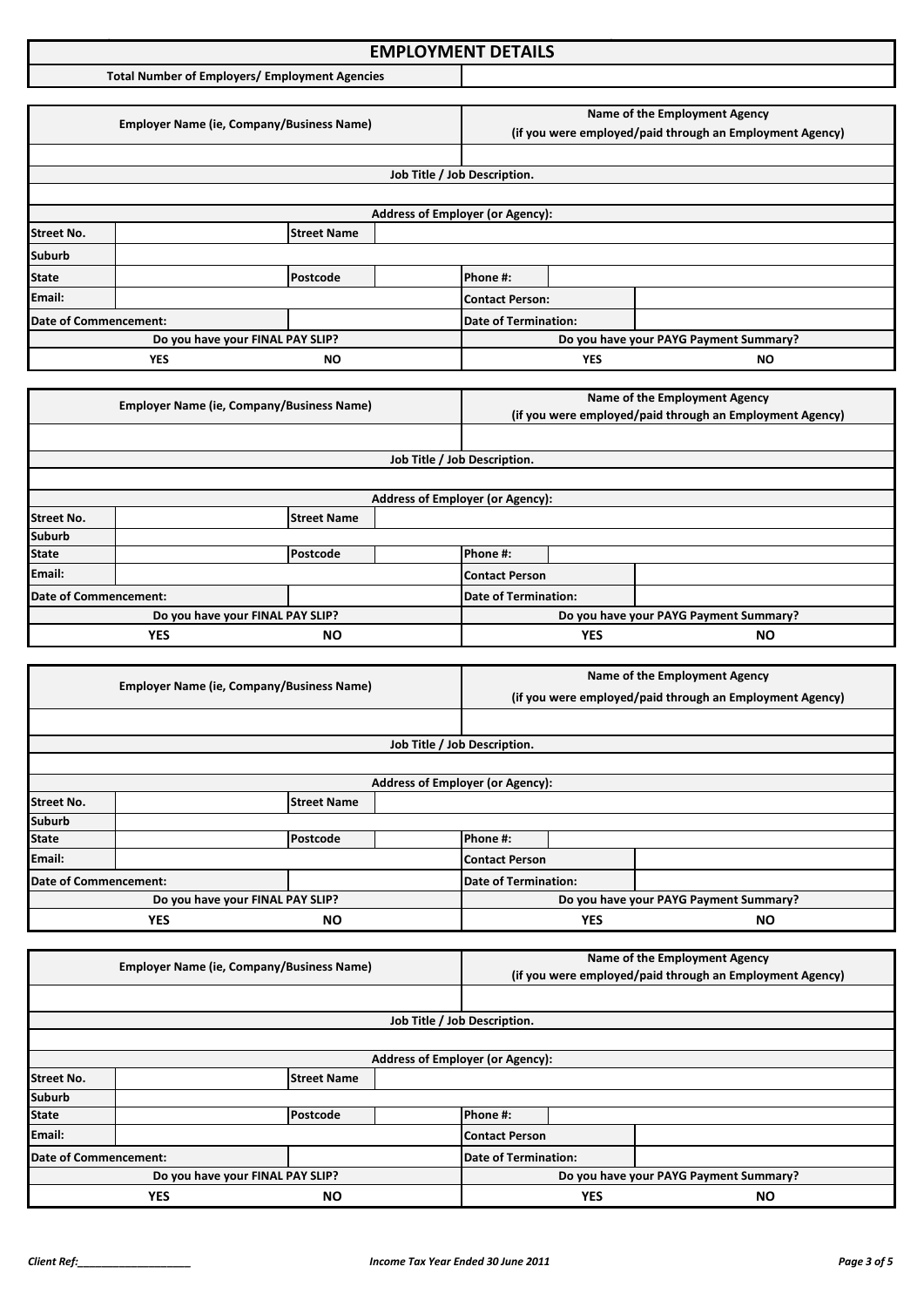|                              | <b>Employer Name (ie, Company/Business Name)</b> |                                                  |            |                                                          | Name of the Employment Agency |                                        |  |  |
|------------------------------|--------------------------------------------------|--------------------------------------------------|------------|----------------------------------------------------------|-------------------------------|----------------------------------------|--|--|
|                              |                                                  |                                                  |            | (if you were employed/paid through an Employment Agency) |                               |                                        |  |  |
|                              |                                                  |                                                  |            |                                                          |                               |                                        |  |  |
|                              |                                                  |                                                  |            | Job Title / Job Description.                             |                               |                                        |  |  |
|                              |                                                  |                                                  |            |                                                          |                               |                                        |  |  |
|                              |                                                  |                                                  |            | <b>Address of Employer (or Agency):</b>                  |                               |                                        |  |  |
| <b>Street No.</b>            | <b>Street Name</b>                               |                                                  |            |                                                          |                               |                                        |  |  |
| <b>Suburb</b>                |                                                  |                                                  |            |                                                          |                               |                                        |  |  |
| <b>State</b>                 |                                                  | Postcode                                         |            | Phone #:                                                 |                               |                                        |  |  |
| Email:                       |                                                  |                                                  |            | <b>Contact Person</b>                                    |                               |                                        |  |  |
| <b>Date of Commencement:</b> |                                                  |                                                  |            | <b>Date of Termination:</b>                              |                               |                                        |  |  |
|                              |                                                  | Do you have your FINAL PAY SLIP?                 |            | Do you have your PAYG Payment Summary?                   |                               |                                        |  |  |
|                              | <b>YES</b>                                       | <b>NO</b>                                        |            |                                                          | <b>YES</b>                    | <b>NO</b>                              |  |  |
|                              |                                                  |                                                  |            |                                                          |                               |                                        |  |  |
|                              |                                                  | <b>Employer Name (ie, Company/Business Name)</b> |            | Name of the Employment Agency                            |                               |                                        |  |  |
|                              |                                                  |                                                  |            | (if you were employed/paid through an Employment Agency) |                               |                                        |  |  |
|                              |                                                  |                                                  |            |                                                          |                               |                                        |  |  |
|                              |                                                  |                                                  |            | Job Title / Job Description.                             |                               |                                        |  |  |
|                              |                                                  |                                                  |            |                                                          |                               |                                        |  |  |
|                              |                                                  |                                                  |            | <b>Address of Employer (or Agency):</b>                  |                               |                                        |  |  |
| <b>Street No.</b>            |                                                  | <b>Street Name</b>                               |            |                                                          |                               |                                        |  |  |
| <b>Suburb</b>                |                                                  |                                                  |            |                                                          |                               |                                        |  |  |
| <b>State</b>                 |                                                  | Postcode                                         |            | Phone #:                                                 |                               |                                        |  |  |
| Email:                       |                                                  |                                                  |            | <b>Contact Person</b>                                    |                               |                                        |  |  |
| <b>Date of Commencement:</b> |                                                  |                                                  |            | <b>Date of Termination:</b>                              |                               |                                        |  |  |
|                              |                                                  | Do you have your FINAL PAY SLIP?                 |            |                                                          |                               | Do you have your PAYG Payment Summary? |  |  |
| <b>YES</b><br><b>NO</b>      |                                                  |                                                  | <b>YES</b> | <b>NO</b>                                                |                               |                                        |  |  |

|                                  | <b>Employer Name (ie, Company/Business Name)</b> |                    |                              | Name of the Employment Agency                            |  |  |
|----------------------------------|--------------------------------------------------|--------------------|------------------------------|----------------------------------------------------------|--|--|
|                                  |                                                  |                    |                              | (if you were employed/paid through an Employment Agency) |  |  |
|                                  |                                                  |                    |                              |                                                          |  |  |
|                                  |                                                  |                    | Job Title / Job Description. |                                                          |  |  |
|                                  |                                                  |                    |                              |                                                          |  |  |
|                                  |                                                  |                    |                              | <b>Address of Employer (or Agency):</b>                  |  |  |
| <b>Street No.</b>                |                                                  | <b>Street Name</b> |                              |                                                          |  |  |
| <b>Suburb</b>                    |                                                  |                    |                              |                                                          |  |  |
| <b>State</b>                     |                                                  | Postcode           |                              | <b>Phone #:</b>                                          |  |  |
| Email:                           |                                                  |                    |                              | <b>Contact Person</b>                                    |  |  |
|                                  | Date of Commencement:                            |                    |                              | <b>Date of Termination:</b>                              |  |  |
| Do you have your FINAL PAY SLIP? |                                                  |                    |                              | Do you have your PAYG Payment Summary?                   |  |  |
| <b>YES</b><br><b>NO</b>          |                                                  |                    | <b>YES</b>                   | <b>NO</b>                                                |  |  |

|                       |                                                  |                             |                                         | Name of the Employment Agency                            |  |  |
|-----------------------|--------------------------------------------------|-----------------------------|-----------------------------------------|----------------------------------------------------------|--|--|
|                       | <b>Employer Name (ie, Company/Business Name)</b> |                             |                                         | (if you were employed/paid through an Employment Agency) |  |  |
|                       |                                                  |                             |                                         |                                                          |  |  |
|                       | Job Title / Job Description.                     |                             |                                         |                                                          |  |  |
|                       |                                                  |                             |                                         |                                                          |  |  |
|                       |                                                  |                             | <b>Address of Employer (or Agency):</b> |                                                          |  |  |
| <b>Street No.</b>     |                                                  | <b>Street Name</b>          |                                         |                                                          |  |  |
| <b>Suburb</b>         |                                                  |                             |                                         |                                                          |  |  |
| <b>State</b>          |                                                  | Postcode                    |                                         | Phone #:                                                 |  |  |
| Email:                |                                                  |                             |                                         | <b>Contact Person</b>                                    |  |  |
| Date of Commencement: |                                                  | <b>Date of Termination:</b> |                                         |                                                          |  |  |
|                       | Do you have your FINAL PAY SLIP?                 |                             |                                         | Do you have your PAYG Payment Summary?                   |  |  |
| <b>YES</b><br>NO.     |                                                  |                             | <b>YES</b>                              | <b>NO</b>                                                |  |  |

*If you have any documents from your Employers (ie, PAYG Payment Summaries/Group Certificates or Final Pay Slips),* **please provide copies as it will assist in successfully completing your Income Tax Return**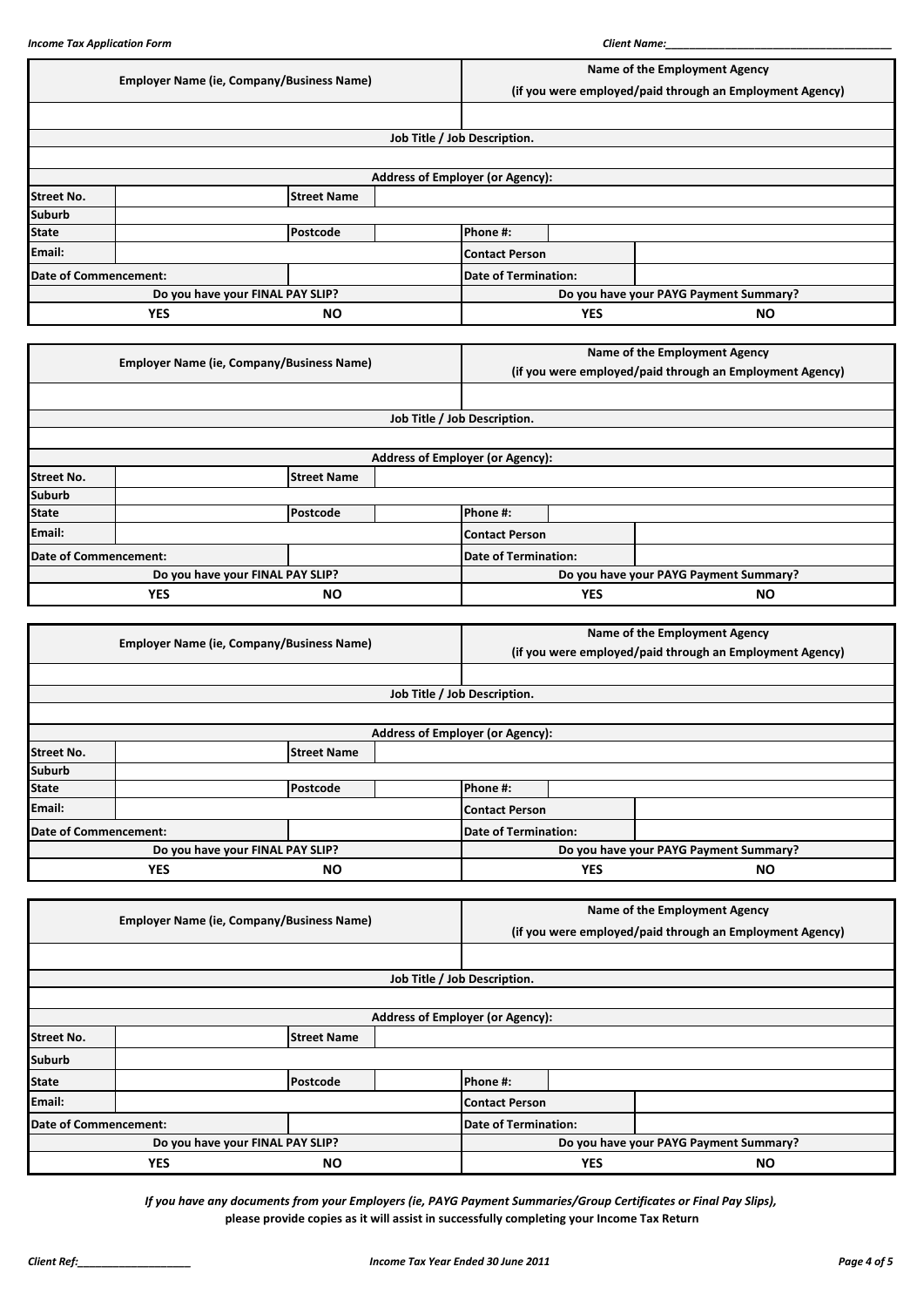|                 |                                                                                                                              | <b>Work Related Expenses</b> |                                                              |
|-----------------|------------------------------------------------------------------------------------------------------------------------------|------------------------------|--------------------------------------------------------------|
|                 | Did you have a work uniform to work?                                                                                         |                              | Did you wear protective clothing (eg, Safety Boots) to work? |
| <b>YES</b>      | <b>NO</b>                                                                                                                    | <b>YES</b>                   | <b>NO</b>                                                    |
|                 | Did you use your car for work (does not include travelling to and from the same place of work each day).                     |                              |                                                              |
|                 | <b>YES</b>                                                                                                                   |                              | <b>NO</b>                                                    |
|                 |                                                                                                                              |                              |                                                              |
|                 | If you used your car for work, do you have a logbook which has a record of the Kilometre's travelled for work?<br><b>YES</b> |                              | <b>NO</b>                                                    |
|                 |                                                                                                                              |                              |                                                              |
| <b>YES</b>      | Did you use your Mobile Phone for work?<br><b>NO</b>                                                                         | <b>YES</b>                   | Did you buy Tools for work?<br><b>NO</b>                     |
|                 |                                                                                                                              |                              |                                                              |
|                 | Please list your work-related expenses below. Please provide as much detail as possible.                                     |                              |                                                              |
| Date of Expense | <b>Type of Expense</b>                                                                                                       | \$                           | Do you have evidence (ie, receipt)?                          |
| DD/MM/YYYY      | Eg: Loose Tools                                                                                                              | \$110.00                     | <b>YES</b>                                                   |
|                 |                                                                                                                              |                              |                                                              |
|                 |                                                                                                                              |                              |                                                              |
|                 |                                                                                                                              |                              |                                                              |
|                 |                                                                                                                              |                              |                                                              |
|                 |                                                                                                                              |                              |                                                              |
|                 |                                                                                                                              |                              |                                                              |
|                 |                                                                                                                              |                              |                                                              |
|                 |                                                                                                                              |                              |                                                              |
|                 |                                                                                                                              |                              |                                                              |
|                 |                                                                                                                              |                              |                                                              |
|                 |                                                                                                                              |                              |                                                              |
|                 |                                                                                                                              |                              |                                                              |
|                 |                                                                                                                              |                              |                                                              |
|                 |                                                                                                                              |                              |                                                              |
|                 |                                                                                                                              |                              |                                                              |
|                 |                                                                                                                              |                              |                                                              |
|                 |                                                                                                                              |                              |                                                              |
|                 |                                                                                                                              |                              |                                                              |
|                 |                                                                                                                              |                              |                                                              |
|                 |                                                                                                                              |                              |                                                              |
|                 |                                                                                                                              |                              |                                                              |

| Anything you forgot to mention (or anything we forgot to ask)? |  |  |
|----------------------------------------------------------------|--|--|
|                                                                |  |  |
|                                                                |  |  |
|                                                                |  |  |
|                                                                |  |  |
|                                                                |  |  |
|                                                                |  |  |

*PLEASE ENSURE THAT YOU HAVE FILLED IN ALL INFORMATION REQUIRED, AND PROVIDED ANY SUPPLEMENTARY DOCUMENTS YOU MAY HAVE. FAILURE TO DO SO MAY RESULT IN A DELAY IN PROCESSING YOUR INCOME TAX RETURN.*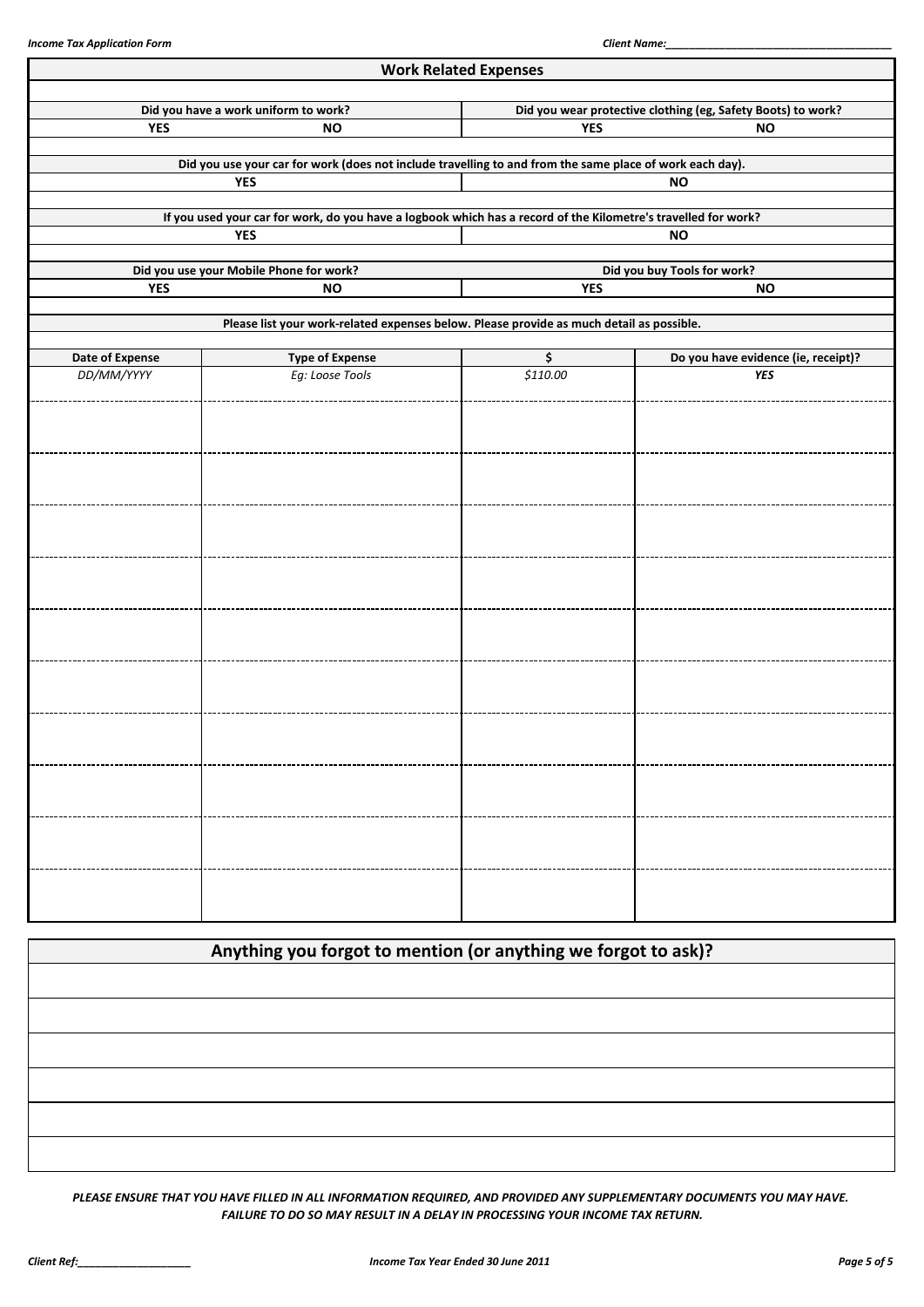# **AUTHORITY TO ACT & FEE-FROM-REFUND AUTHORITY**

**Name:** \_\_\_\_\_\_\_\_\_\_\_\_\_\_\_\_\_\_\_\_\_\_\_\_\_\_\_\_\_\_\_\_\_\_\_\_\_\_\_\_\_\_\_\_\_\_\_\_\_\_\_\_\_\_\_\_\_\_\_\_\_\_\_\_\_\_\_\_\_\_\_\_\_\_\_\_\_\_\_\_\_\_\_\_\_\_\_\_\_\_\_\_

| Of (address):                   |                        |
|---------------------------------|------------------------|
| Number:                         | Street:                |
| Suburb:                         | City/Town:             |
| County:                         | <b>State/Province:</b> |
| Postcode/Zip:                   | Country:               |
| Date of Birth (DD/MM/YYYY): / / | Tax File Number (TFN): |

I hereby authorise & appoint the accounting & tax agent firm of:

### *INCOME TAX RETURNS PTY LIMITED (TAX AGENT NO. 24629-963) of FIRST FLOOR, 1A MORTS ROAD MORTDALE, NSW 2223,*

to act on my behalf in the capacity of accountants and registered tax agents, to prepare and sign my personal income tax return based upon information provided by me for the year of income ended on 30/06/2011.

I, the above-mentioned, also hereby authorise & appoint the accounting & tax agent firm of **INCOME TAX RETURNS PTY LIMITED (TAX AGENT NO. 24629-963)**, to act on my behalf in the collection of lost documents (which includes, but not limited to), PAYG Payment Summaries/Group Certificates, Pay slips, and other documents which in their capacity as accountants and registered tax agents, will allow them to correctly prepare and sign my personal income tax return for the year of income ended on 30/06/2011, based on the information I have provided to them.

I understand the fee to prepare my personal income tax refund is as follows:

- **i. 9.9% of my refund to a maximum capped fee of AUD\$165.00 (inclusive of GST)**
- **ii. \$5 service fee per missing document/payment summary**
- **iii. If there is a requirement to transfer my refund to my overseas/foreign bank account, I understand there is an extra fee of \$35 for each transaction made.**

I also hereby authorise the accounting firm of **INCOME TAX RETURNS PTY LIMITED (TAX AGENT NO. 24629-963)** to deposit any money received on my behalf referable to my Taxation affairs (which includes, but not limited to any income tax refund cheques in my favour), into their client trust account as to the time in which fees mentioned above for their professional services are paid in full. I declare that I have supplied **INCOME TAX RETURNS PTY LIMITED (TAX AGENT NO. 24629-963)** my bank account details and agree for the above mentioned fee(s) to be deducted from any income tax refunds I am in receipt of, and have the balance credited to the bank account I have supplied under instruction.

I understand & agree to the above, and agree to sign this document in the space below.

(Signature)

 $\frac{1}{2}$  /

\_\_\_\_\_\_\_\_\_\_\_\_\_\_\_\_\_\_\_\_\_\_\_\_\_\_\_

(Date Signed)